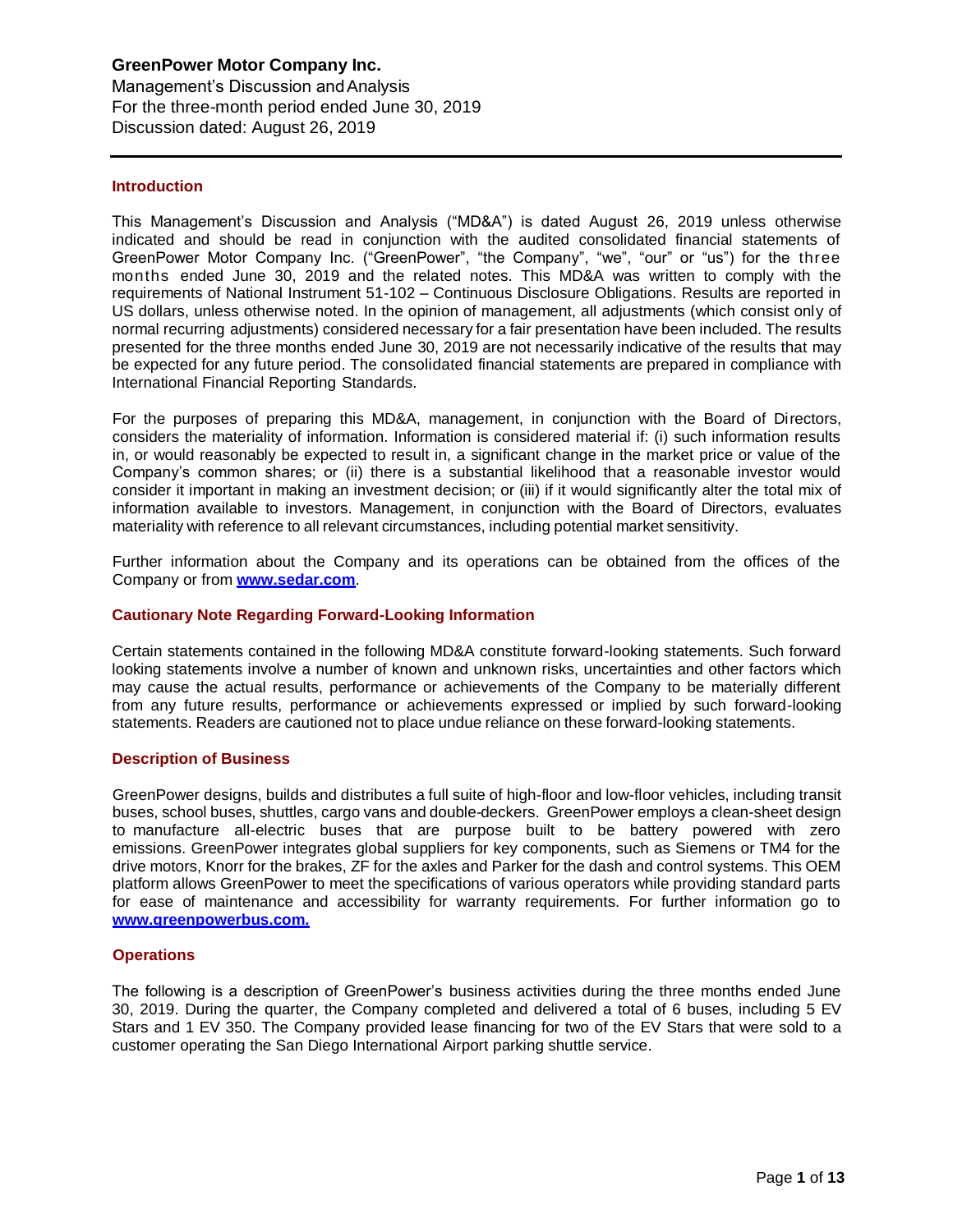Management's Discussion andAnalysis For the three-month period ended June 30, 2019 Discussion dated: August 26, 2019

In May 2019 the Company announced the closing of a private placement for gross proceeds of USD \$4.0 million with the issuance of 13,114,754 units comprised of one GreenPower common share and one-half share purchase warrant per unit. Each full Warrant is exercisable into one common share for a period of four years at an exercise price of USD \$0.3811 per share. The Company paid cash commissions of USD \$280,000 plus legal and other expenses. and the net proceeds from the Offering have been used to fund the production of all-electric buses, demonstration buses, equipment, working capital and for general corporate purposes.

Last year GreenPower was awarded an initial contract for six EV Stars from Sacramento Regional Transit ("SacRT") for deployment on its SmaRT Ride service. SacRT provides public transportation for the City of Sacramento and most of Northern Sacramento County. SmaRT Ride, is a newon- demand service where customers use a smartphone app to request shuttle rides within a designated service area. Following the success of its debut, SacRT received a \$12 million grant from the Sacramento Transportation Authority to expand this service. SacRT plans on operating its SmaRT Ride shuttle service in 12 Sacramento communities, including the first disadvantaged community to receive the service. Three EV Stars were delivered to SacRT during the quarter ended June 30, 2019, for a total of five delivered vehicles under the initial contract. During the quarter the Company received another order for three additional EV Star "Plus" buses with wheelchair lifts and other ADA features from SacRT.

During the quarter GreenPower delivered one EV350 forty-foot low floor transit bus to the City of Porterville, which represents the ninth EV 350 delivered to the City of Porterville under its order of ten buses. GreenPower also delivered two EV Stars to the San Diego Airport Parking Company during the quarter, and a subsidiary of GreenPower provided lease financing to fund a portion of the purchase price for these vehicles. San Diego Airport Parking Company operates a shuttle service out of the San Diego International Airport providing service to its customers to various points across the San Diego metropolitan area.

During the quarter the Company completed 3 EV Stars for Green Commuter pursuant to its initial order, and these vehicles were delivered in early July. Green Commuter is an all-electric vanpool provider based in California that provides vanpooling, car sharing and fleet replacement.

During the quarter ended June 30, 2019, GreenPower increased production with the announcement of an additional 50 EV Stars to satisfy existing customer orders. GreenPower had also completed production of the final EV350 for the City of Porterville, and six Synapse Type D school buses.

As at June 30, 2019, the Company had:

- Three EV350's, a Synapse shuttle and ancillary equipment classified as property and equipment totaling approximately \$732,000;
- Finished goods inventory of approximately \$3.4 million comprised of six Synapse Type D school buses, two EV 350s, two EV Stars, and charging stations;
- Work in process Inventory of \$4.5 million primarily comprised of EV Star's, as well as EV 250s;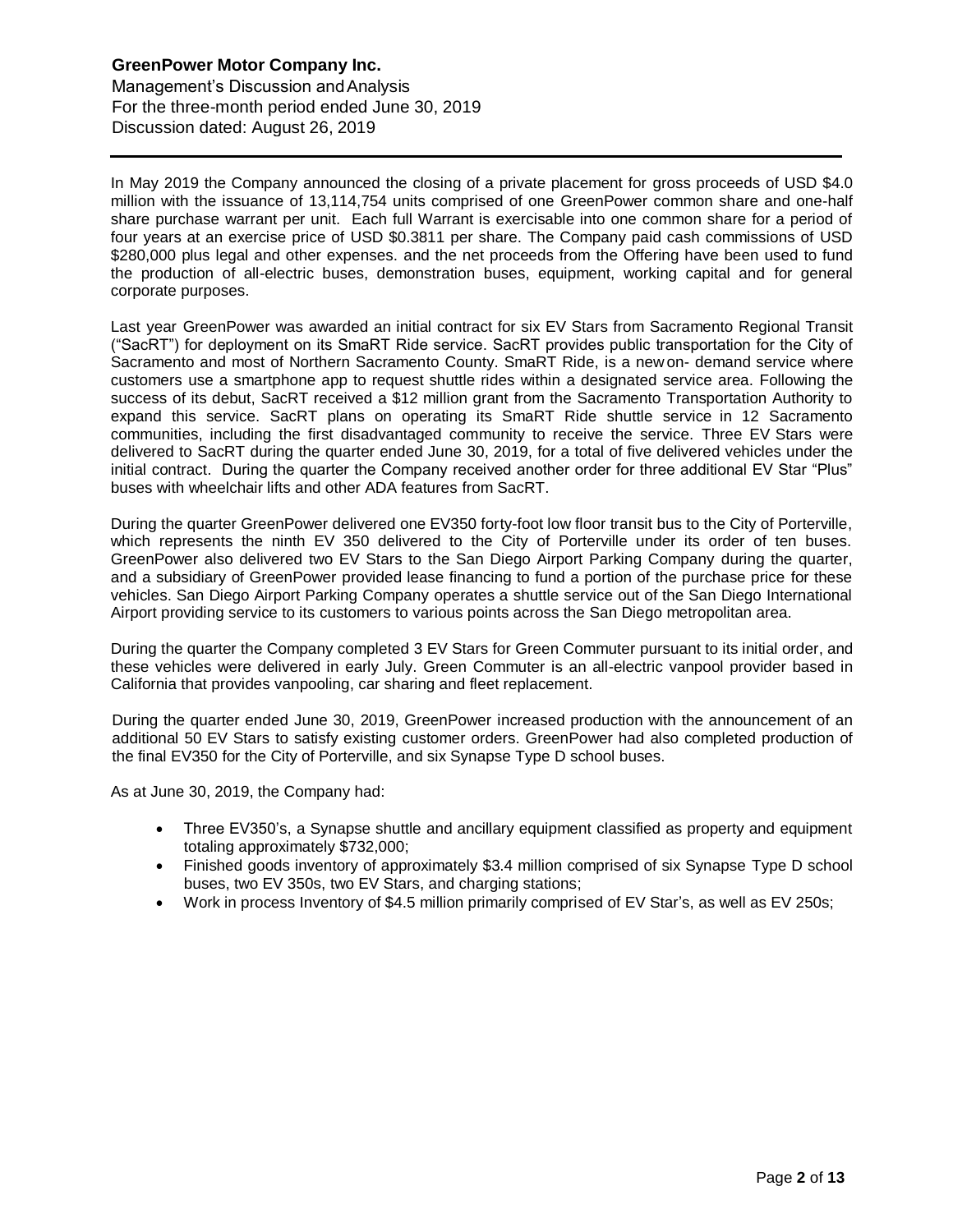Management's Discussion andAnalysis For the three-month period ended June 30, 2019 Discussion dated: August 26, 2019

### **Trends**

The Company does not know of any trends, commitments, events, or uncertainty that are expected to have a material effect on the Company's business, financial condition, or results of operations other than as disclosed herein under "Risk Factors" and the paragraph below.

#### **Results of Operations**

#### For the three-month period ended June 30, 2019

For the three-month period ended June 30, 2019 the Company recorded revenues of \$2,449,951 and cost of revenues of \$1,726,555 generating a gross profit of \$723,396 or 30% of revenues. Revenue from vehicle sales and vehicle leases was generated from the sale of one EV 350 and 5 EV Stars, two of which were accounted for as finance leases, and revenue from other sources was primarily from sales of chargers. Operating costs consisted of administrative fees of \$668,903 relating to salaries, project management, accounting, and administrative services; transportation costs of \$61,980 which relate to the use of trucks, trailers, contractors as well as other operational costs needed to transport company products around North America; travel, accommodation, meals and entertainment costs of \$88,347 related to travel for project management, demonstration of company products, and trade shows; product development costs of \$214,413; sales and marketing costs of \$97,158; interest and accretion on the convertible debentures and promissory note of \$500,612; professional fees of \$60,692 consisting of legal and audit fees; as well as \$93,544 of non-cash share-based compensation expense and depreciation of \$143,586. The remaining operating costs for the period amounted to \$57,645 in general corporate expenses resulting in a consolidated net loss of \$1,263,484. Non-cash expenses consisting of depreciation, share-based compensation, accretion, warranty accrual and a mortization of deferred financing fees totaled \$562,715 in the three-month period.

The consolidated total comprehensive loss for the three-month period was impacted by \$(4,511) of other comprehensive income as a result of the translation of the entities with a different functional currency than presentation currency.

#### For the three-month period ended June 30, 2018

For the three-month period ended June 30, 2018 the Company recorded revenues of \$2,480,412 and cost of revenues of \$1,612,229 generating a gross profit of \$868,183 or 35% of revenues. The revenue was generated from the sale of three EV 350's. Operating costs consists of administrative fees of \$476,696 relating to salaries, project management, accounting, and administrative services; transportation costs of \$54,861 which relate to the use of trucks, trailers, contractors as well as other operational costs needed to transport company products around North America; travel, accommodation, meals and entertainment costs of \$66,712 related to travel for project management, demonstration of company products, and trade shows; product development costs of \$163,622; sales and marketing costs of \$126,374; interest and accretion on the convertible debentures and promissory note of \$242,474; professional fees of \$81,176 consisting of legal and audit fees; as well as \$92,806 of non-cash share- based compensation expense and depreciation of \$114,690. The remaining operating costs for the period amounted to \$77,951 in general corporate expenses resulting in a consolidated net loss of \$629,179. Non-cash expenses consisting of depreciation, share-based compensation, and accretion totaled \$296,103 in the threemonth period.

The consolidated total comprehensive loss for the three-month period was impacted by \$5,872 of other comprehensive loss as a result of the translation of the entities with a different functional currency than presentation currency.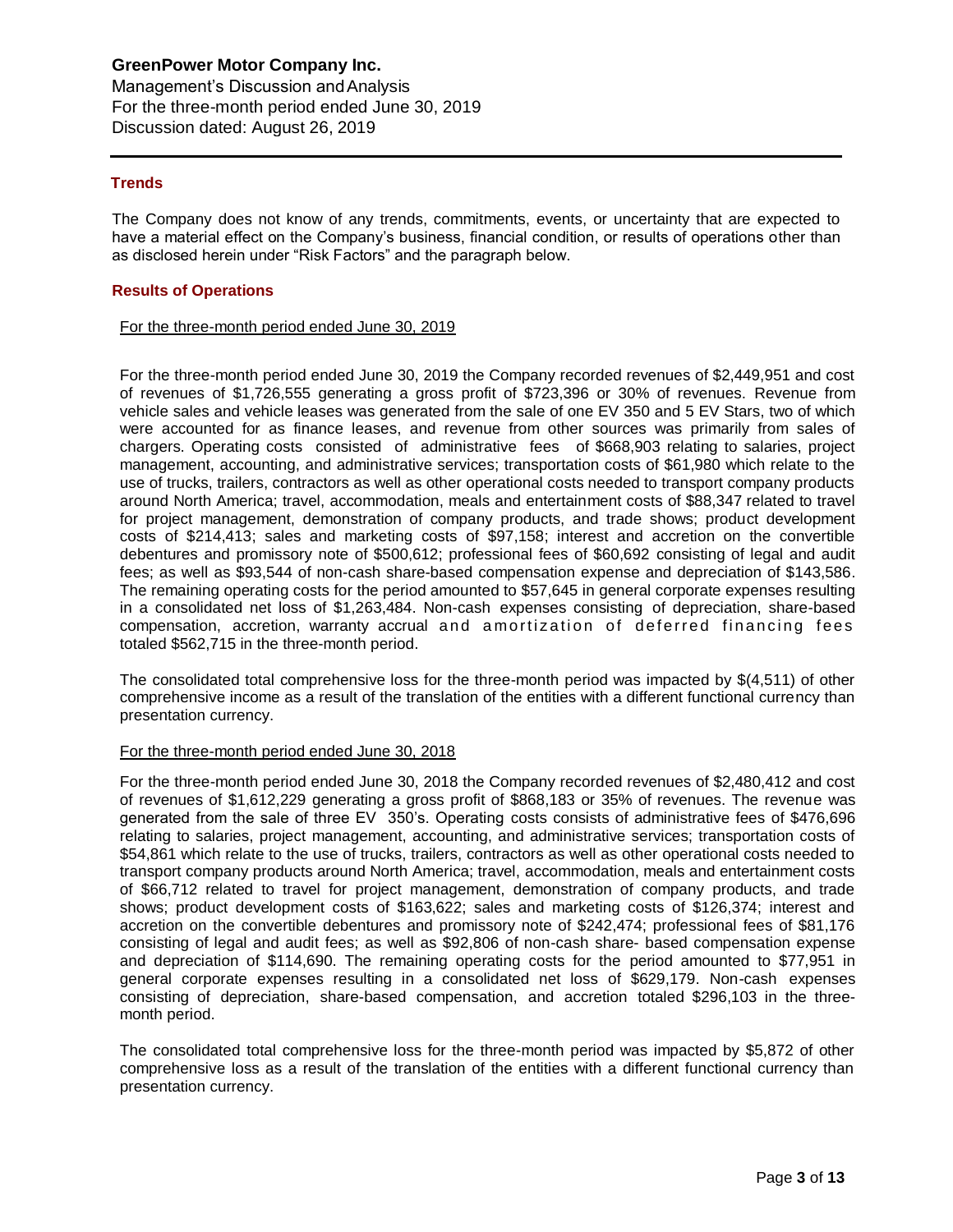Management's Discussion andAnalysis For the three-month period ended June 30, 2019 Discussion dated: August 26, 2019

A summary of selected information for each of the quarters presented below is as follows:

|                                              | Three Months Ended |               |    |             |     |              |    |               |  |  |
|----------------------------------------------|--------------------|---------------|----|-------------|-----|--------------|----|---------------|--|--|
|                                              |                    | June 30,      |    | March 31,   |     | December 31, |    | September 30, |  |  |
|                                              |                    | 2019          |    | 2019        |     | 2018         |    | 2018          |  |  |
| <b>Financial results</b>                     |                    |               |    |             |     |              |    |               |  |  |
| Revenues                                     | S                  | 2,449,951     | S. | 2,486,611   | \$. | 1,106,530    | -S | 9,008         |  |  |
| Net income (loss) for the period             |                    | (1, 263, 484) |    | (1,553,824) |     | (915, 734)   |    | (1,445,472)   |  |  |
| Basic and diluted earnings/(loss) per share* | \$                 | $(0.01)$ \$   |    | $(0.02)$ \$ |     | $(0.01)$ \$  |    | (0.02)        |  |  |
| Balance sheet data                           |                    |               |    |             |     |              |    |               |  |  |
| Working capital (deficit)                    |                    | 2,775,679     |    | (155, 176)  |     | (80, 804)    |    | 824,357       |  |  |
| Total assets                                 |                    | 15,620,864    |    | 11,910,299  |     | 12,843,812   |    | 11,698,365    |  |  |
| Shareholders' equity                         |                    | 2,439,746     |    | (85, 636)   |     | 414,804      |    | 1,264,228     |  |  |

|                                              | Three Months Ended |  |           |    |              |  |               |  |  |  |
|----------------------------------------------|--------------------|--|-----------|----|--------------|--|---------------|--|--|--|
|                                              | June 30,           |  | March 31. |    | December 31, |  | September 30, |  |  |  |
|                                              | 2018               |  | 2018      |    | 2017         |  | 2017          |  |  |  |
| <b>Financial results</b>                     |                    |  |           |    |              |  |               |  |  |  |
| Revenues                                     | \$<br>2,480,412 \$ |  | 3,435,990 | \$ | 20,453 \$    |  | 30,948        |  |  |  |
| Net income (loss) for the period             | (629, 179)         |  | 665,059   |    | (1,081,095)  |  | (1,001,066)   |  |  |  |
| Basic and diluted earnings/(loss) per share* | (0.01)             |  | 0.01      |    | (0.01)       |  | (0.01)        |  |  |  |
| Balance sheet data                           |                    |  |           |    |              |  |               |  |  |  |
| Working capital                              | 1,892,871          |  | 2,180,184 |    | 2,056,090    |  | 1,158,588     |  |  |  |
| Total assets                                 | 8,814,984          |  | 7,490,466 |    | 6,952,374    |  | 6,222,668     |  |  |  |
| Shareholders' equity                         | 1,662,694          |  | 2,167,745 |    | 1,877,410    |  | 1,935,380     |  |  |  |

\* Based upon the weighted average number of shares issued and outstanding for the period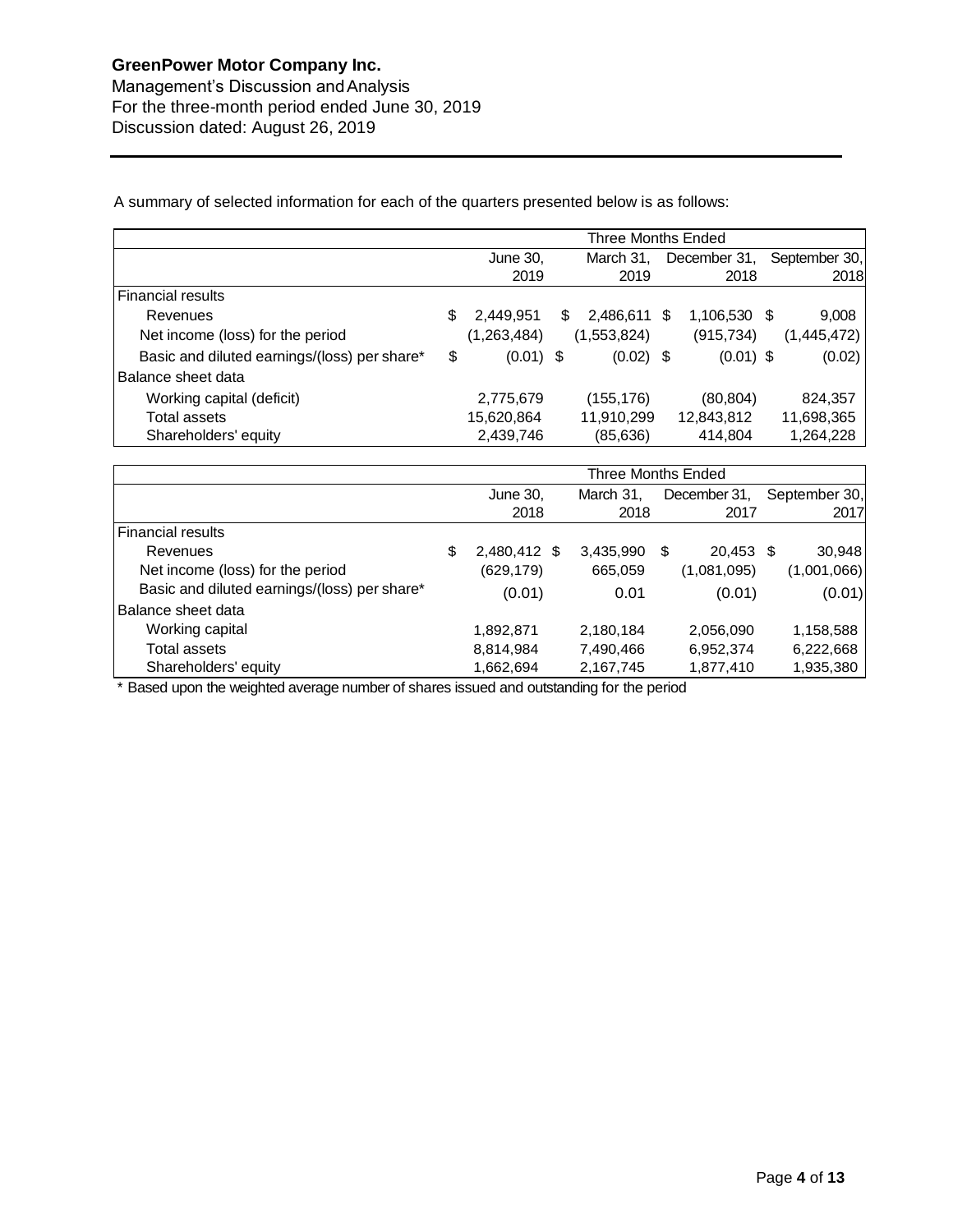|                                             |                       |            |      | For the three months ended |   |               |
|---------------------------------------------|-----------------------|------------|------|----------------------------|---|---------------|
|                                             | June 30,              | March 31.  |      | December 31.               |   | September 30, |
|                                             | 2019                  |            | 2019 | 2018                       |   | 2018          |
| <b>Total Expenses</b><br>Less:              | \$<br>\$<br>1,986,880 | 1,866,235  | \$   | 1,506,043                  | S | 1,454,480     |
| Depreciation                                | (143,586)             | (172, 607) |      | (114, 239)                 |   | (114, 672)    |
| Accretion and accrued interest <sup>1</sup> | (129,989)             | (127,002)  |      | (127, 320)                 |   | (120, 371)    |
| Share-based payments                        | (93, 544)             | (93,750)   |      | (57, 282)                  |   | (88,903)      |
| Amortization of deferred financing fees     | (156,732)             | (92, 948)  |      | (75, 973)                  |   | (79, 054)     |
| <b>Warranty Accrual</b>                     | (38, 864)             | (88,589)   |      | (38, 420)                  |   |               |
| <b>Total Cash Expenses</b>                  | \$<br>1,424,165<br>\$ | 1,291,339  | S    | 1,092,809                  |   | 1,051,480     |

The following table summarizes cash expenses for the last four quarters:

1 – For the period ended June 30, 2019, this table does not include accrued interest.

The following table summarizes vehicle deliveries pursuant to vehicle leases and vehicle sales for the last four quarters:

|                         | For the three months ended |           |              |               |  |  |  |  |  |  |  |  |
|-------------------------|----------------------------|-----------|--------------|---------------|--|--|--|--|--|--|--|--|
|                         | June 30,                   | March 31, | December 31, | September 30, |  |  |  |  |  |  |  |  |
|                         | 2019                       | 2019      | 2018         | 2018          |  |  |  |  |  |  |  |  |
| <b>Vehicle Sales</b>    |                            |           |              |               |  |  |  |  |  |  |  |  |
| <b>EV 350</b>           | 1                          | 3         |              |               |  |  |  |  |  |  |  |  |
| EV Star                 | 3                          | 3         | 2            |               |  |  |  |  |  |  |  |  |
| Total                   | 4                          | 6         | 2            | 0             |  |  |  |  |  |  |  |  |
| <b>Vehicle Leases</b>   |                            |           |              |               |  |  |  |  |  |  |  |  |
| <b>EV 350</b>           |                            |           | 2            |               |  |  |  |  |  |  |  |  |
| <b>EV 250</b>           |                            |           |              |               |  |  |  |  |  |  |  |  |
| <b>EV Star</b>          | $\mathcal{P}$              |           |              |               |  |  |  |  |  |  |  |  |
| Total                   | $\overline{2}$             | $\Omega$  | 3            | 0             |  |  |  |  |  |  |  |  |
|                         |                            |           |              |               |  |  |  |  |  |  |  |  |
| <b>Total Deliveries</b> | 6                          | 6         | 5            | Ω             |  |  |  |  |  |  |  |  |

### **Liquidity**

At June 30, 2019, the Company had a cash and restricted cash balance of \$223,569, available funds on its Line of Credit of \$58,845 and working capital of \$2,775,679. The Company manages its capital structure and makes adjustments to it based on available funds to the Company. The Company will continue to rely on additional financings and the sale of its inventory to further its operations and meet its capital requirements to manufacture EV vehicles, complete the Altoona test, initiate construction of the manufacturing facility, and further develop its sales and marketing, engineering, and technical resources.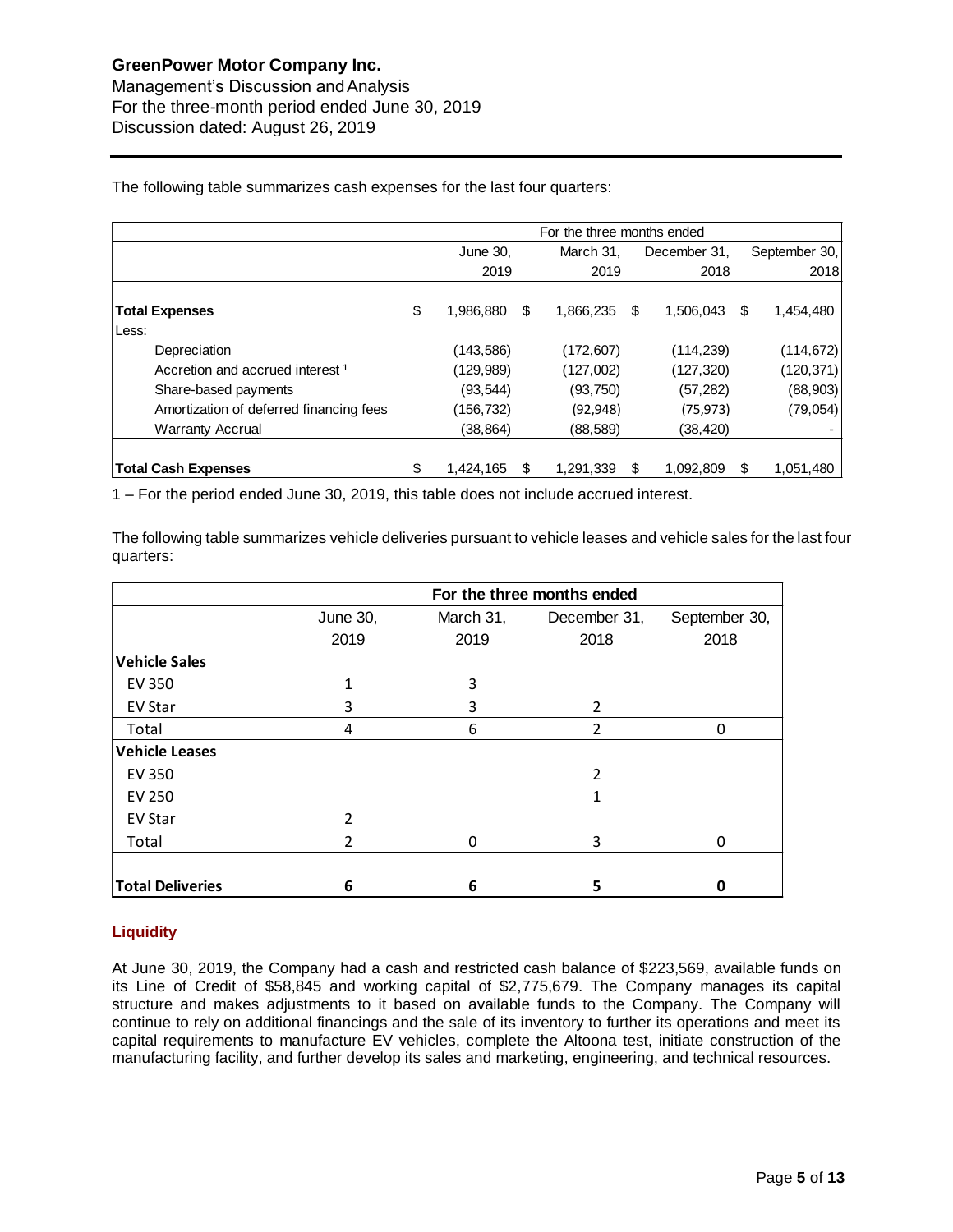Management's Discussion andAnalysis For the three-month period ended June 30, 2019 Discussion dated: August 26, 2019

### **Capital Resources**

#### Three months ended June 30, 2019 and up to the date of this report

Authorized: Unlimited number of common shares without par value Authorized: Unlimited number of preferred shares without par value

As at June 30, 2019, the Company had the following outstanding convertible debentures all with an 8% interest rate and a term of four years. The Convertible Debentures have effective rates ranging from 28.6% - 38.5%.

| <b>Issue Date</b> | Amount<br>(SCDN) | Converted<br><b>Amount</b><br>(SCDN) | <b>Matured</b><br><b>Amount</b><br>(SCDN) | Outstanding<br>Amount<br>(SCDN) | <b>Conversion</b><br><b>Price</b><br>(SCDN) | Shares on<br><b>Conversion</b> |
|-------------------|------------------|--------------------------------------|-------------------------------------------|---------------------------------|---------------------------------------------|--------------------------------|
| Dec 11, 2015      | 777.000          | (60,000)                             | 717,000                                   |                                 | 0.40                                        | n/a                            |
| May 17, 2017      | 1.900.000        | $\overline{\phantom{0}}$             |                                           | 1,900,000                       | 0.65                                        | 2,923,077                      |
| May 31, 2017      | 250.000          | $\overline{\phantom{0}}$             |                                           | 250,000                         | 0.65                                        | 384.615                        |
| Sep 25, 2017      | 1.476.000        | $\overline{\phantom{0}}$             |                                           | 1,476,000                       | 0.40                                        | 3,690,000                      |
| Oct 16, 2017      | 2,220,000        | (200,000)                            |                                           | 2,020,000                       | 0.40                                        | 5,050,000                      |
| Total             | 6,623,000        | (260,000)                            | 717.000                                   | 5,646,000                       |                                             | 12,047,692                     |

In May 2019, the Company completed a brokered private placement of units for gross proceeds of \$4.0 million USD. Under the offering the Company sold 13,114,754 Units at a price of USD \$0.305 per unit, with each unit being comprised of one GreenPower common share and one-half share purchase warrant. Each full warrant is exercisable into one share for a period of four years at an exercise price of USD \$0.3811 per share, and the warrants contain terms whereby if the share price is above CAD \$1.20 per share for ten (10) consecutive trading days then the Company may issue an acceleration notice to accelerate the expiry of the warrants by thirty (30) days from the date of the acceleration notice.

During the year ended March 31, 2019, the Company issued a total of 1,020,000 shares pursuant to the exercise of 670,000 stock options and 350,000 converted debentures.

During the three-month period ended June 30, 2019, the Company incurred share-based compensation expense with a measured fair value of \$93,544. The fair value of the options granted and vested were recorded as share-based payments on the Consolidated Condensed Interim Statements of Operations.

On May 14, 2019 the shareholders approved a new rolling stock option plan with a limit of 10% of the issued shares (the "2019 Stock Option Plan")

As at June 30, 2019, there were 2,100,003 options available for issuance under the 2019 Stock Option Plan. The Company did not issue any stock options during the quarter ended June 30, 2019.

#### **Investing Activities**

#### For the three months ended June 30, 2019

See the Operations and Capital Resources sections above for a summary of the Company activities during the three months ended June 30, 2019.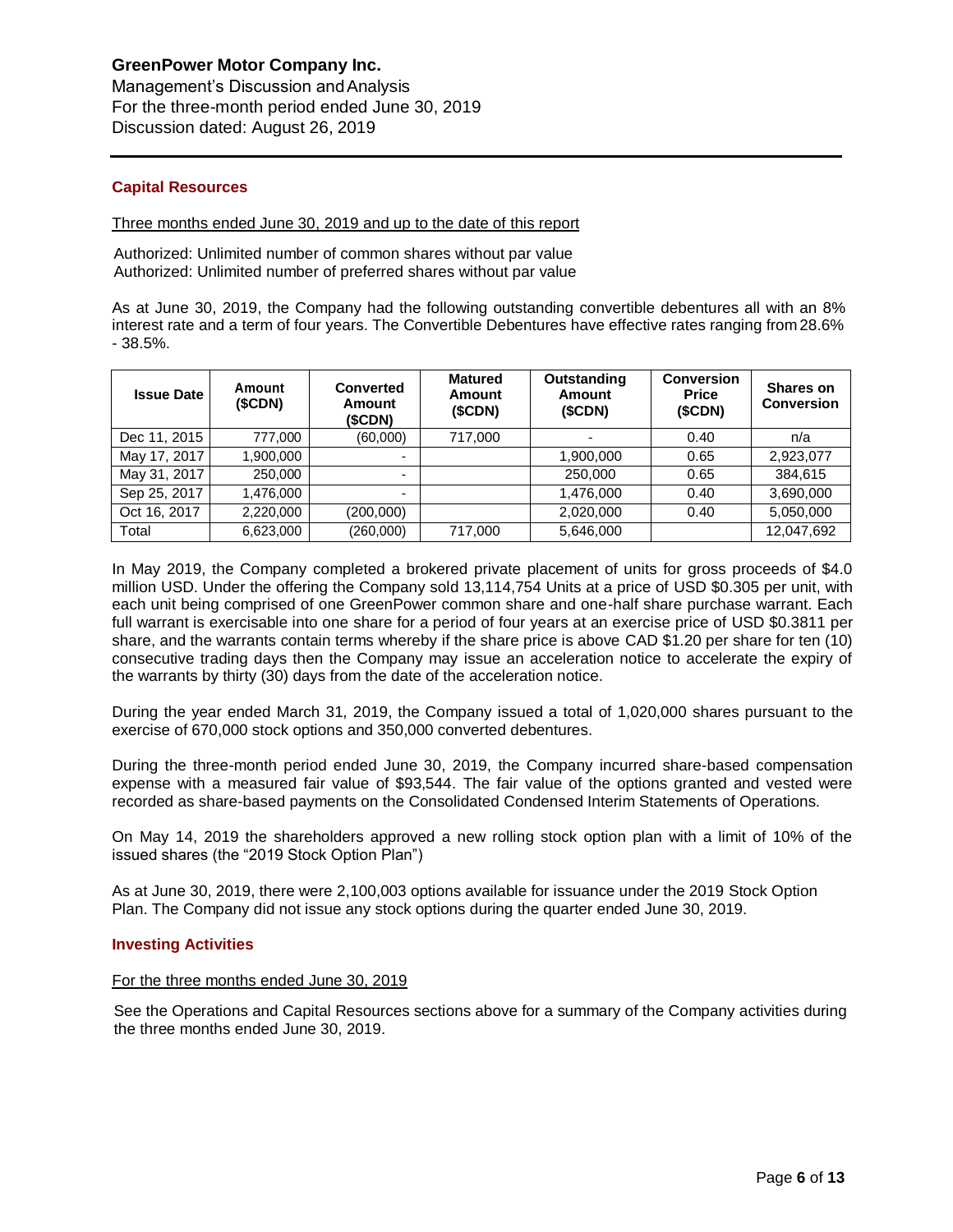Management's Discussion andAnalysis For the three-month period ended June 30, 2019 Discussion dated: August 26, 2019

### **Off-Balance Sheet Arrangements**

As of the date of this filing, the Company does not have any off-balance sheet arrangements that have, or are reasonably likely to have, a current or future effect on the results of operations or financial condition of the Company including, without limitation, such considerations as liquidity and capital resources that have not previously been discussed, other than payments on two leases that are classified as short term leases, which totaled \$22,290 for the three months ended June 30, 2019, and were recognized in rent and maintenance expense. These leases are scheduled to terminate during the year ended March 31, 2020, and the remaining minimum lease payments until the end of the respective leases is \$26,329. One of these leases was renewed for a period of 3 years starting August 1, 2019 and has been included in Right of Use Assets as at June 30, 2019.

### **Related Party Transactions**

|    |                                                                                                                                                                                                                                                 | For the Three Months Ended |         |    |               |
|----|-------------------------------------------------------------------------------------------------------------------------------------------------------------------------------------------------------------------------------------------------|----------------------------|---------|----|---------------|
|    |                                                                                                                                                                                                                                                 | June 30, 2019              |         |    | June 30, 2018 |
|    |                                                                                                                                                                                                                                                 |                            |         |    |               |
|    | Salaries and Benefits (1)                                                                                                                                                                                                                       | \$                         | 103,404 | \$ | 56,250        |
|    | Consulting fees (2)                                                                                                                                                                                                                             |                            | 90,000  |    | 95,873        |
|    | Accommodation (3)                                                                                                                                                                                                                               |                            | 762     |    | 7,524         |
|    | Truck and Trailer Rentals (4)                                                                                                                                                                                                                   |                            | 32,642  |    | 42,798        |
|    | Options Vested (5)                                                                                                                                                                                                                              |                            | 82,228  |    | 56,156        |
|    | Total                                                                                                                                                                                                                                           | \$                         | 309,036 | \$ | 258,601       |
|    |                                                                                                                                                                                                                                                 |                            |         |    |               |
| 1) | Salaries and benefits incurred with directors, officers, and a former officer are incl<br>fees on the Consolidated Statements of Operations.                                                                                                    |                            |         |    |               |
| 2) | Consulting fees included in professional fees and in Sales and marketing expens<br>Statements of Operations are paid to the directors, the Chairman, and to the CE<br>provide accounting, management consulting and director services.          |                            |         |    |               |
| 3) | Accommodation expense paid to Stage Coach Landing, Inc., a company t<br>GreenPower and former CEO are officers and directors. These costs a<br><b>Consolidated Statements of Operations.</b>                                                    |                            |         |    |               |
| 4) | Truck and trailer rental fees paid to Maple Leaf Equipment Aircraft and Recover<br>the Chairman of GreenPower and former CEO are officers and directors. These<br>Transportation costs on the Consolidated Statements of Operations.            |                            |         |    |               |
| 5) | Amounts recognized for related party stock-based compensation are included in S<br>on the Consolidated Statements of Operations.                                                                                                                |                            |         |    |               |
|    | Accounts payable and accrued liabilities at June 30, 2019 included \$27,181 (March :<br>to officers, directors, and companies controlled by officers and directors, and sha<br>interest bearing, unsecured and has no fixed terms of repayment. |                            |         |    |               |
|    | Notes payable as at June 30, 2019 includes CAD\$230,000 (March 31, 2019 - 0<br>company beneficially owned by the Chairman of the Company.                                                                                                       |                            |         |    |               |

A summary of compensation for directors, officers and key management personnel is as follows:

- 1) Salaries and benefits incurred with directors, officers, and a former officer are included in Administrative fees on the Consolidated Statements of Operations.
- 2) Consulting fees included in professional fees and in Sales and marketing expense on the Consolidated Statements of Operations are paid to the directors, the Chairman, and to the CEO of the Company to provide accounting, management consulting and director services.
- 3) Accommodation expense paid to Stage Coach Landing, Inc., a company that the Chairman of GreenPower and former CEO are officers and directors. These costs are expensed on the Consolidated Statements of Operations.
- 4) Truck and trailer rental fees paid to Maple Leaf Equipment Aircraft and Recovery Inc., a company that the Chairman of GreenPower and former CEO are officers and directors. These costs are included in Transportation costs on the Consolidated Statements of Operations.
- 5) Amounts recognized for related party stock-based compensation are included in Share-based payments on the Consolidated Statements of Operations.

Accounts payable and accrued liabilities at June 30, 2019 included \$27,181 (March 31, 2019 - \$38,768) owed to officers, directors, and companies controlled by officers and directors, and shareholders, which is noninterest bearing, unsecured and has no fixed terms of repayment.

Notes payable as at June 30, 2019 includes CAD\$230,000 (March 31, 2019 – CAD\$230,000) owed to a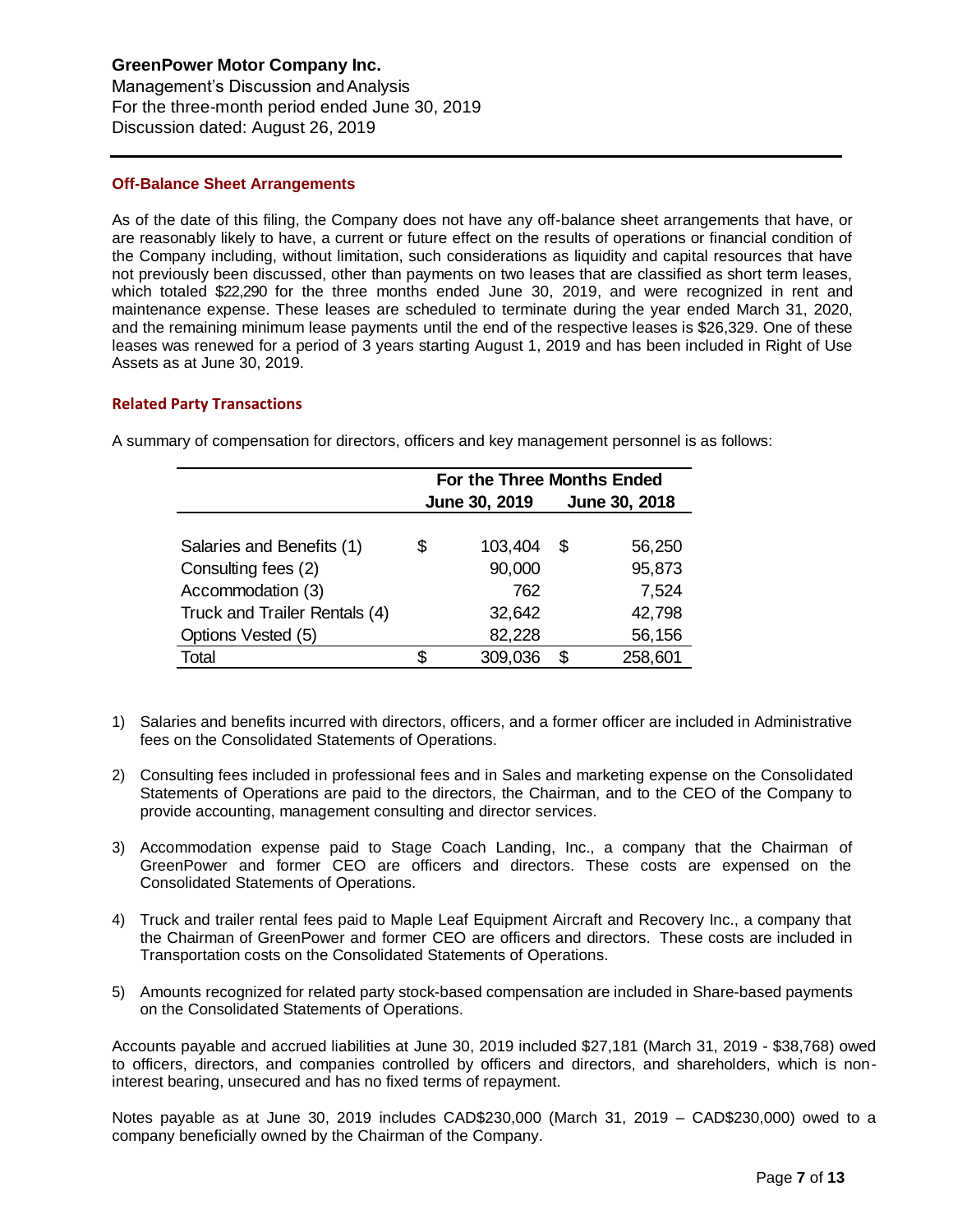Management's Discussion andAnalysis For the three-month period ended June 30, 2019 Discussion dated: August 26, 2019

As at June 30, 2019, two companies beneficially owned by the Chairman of the Company had loans outstanding to the Company with a total value of CDN \$1,250,000 and USD \$120,000 (March 31, 2019 - CDN \$1,430,000 and USD \$120,000). On March 31, 2019, the two companies renewed loans to the Company for CDN \$1,050,000 and USD \$120,000. The principal and interest on the loans is repayable on the earlier of the date that (i) the Company completes an equity financing of more than US\$5,000,000, (ii) from receipt of proceeds on the sale of buses in excess of US\$5,000,000, or (iii) July 1, 2020. Loans outstanding with one company beneficially owned by the Chairman totaling CAD \$380,000 plus accrued interest were repaid on May 31, 2019. During June 2019, a company beneficially owned by the Chairman loaned the Company an additional CAD\$200,000. The Company has agreed to grant the lender in each of these loans a general security assignment on the assets of GreenPower Motor Company Inc., which will be subordinated to the BMO Bank of Montreal.

Loans payable to related parties of \$1,300,884 (March 31, 2019 - \$1,498,907) include the loans with terms described above, including accrued interest, and other loans payable to directors and officers, companies controlled by directors and officers, which are unsecured and have no fixed terms of repayment.

The outstanding balance of unconverted convertible debentures at June 30, 2019 (Note 13), includes CDN\$3,025,000 (March 31, 2019 – CDN\$3,025,000) owed to directors and companies controlled by directors.

These transactions were measured at the exchange amount, which is the amount agreed upon by the transacting parties.

### **New and Amended Standards**

#### *Adoption of accounting standards*

The following new or amended standards were adopted during the year ended March 31, 2019:

IFRS 15 Revenue from Contracts with Customers provides a single principle-based framework to be applied to all contracts with customers. IFRS 15 replaces the previous revenue standard IAS 18, Revenue, and the related Interpretations on revenue recognition. The standard scopes out contracts that are considered to be lease contracts, insurance contracts and financial instruments. The new standard is a control-based model as compared to the existing revenue standard which is primarily focused on risks and rewards. Under the new standard, revenue is recognized when a customer obtains control of a good or service. Transfer of control occurs when the customer has the ability to direct the use of and obtain the benefits of the good or service. This standard is effective for reporting periods beginning on or after January 1, 2018.

IFRS 9 Financial Instruments replaces the current standard IAS 39 Financial Instruments: Recognition and Measurement, replacing the current classification and measurement criteria for financial assets and liabilities with only two classification categories: amortized cost and fair value. This standard has an effective date of January 1, 2018.

IFRS 16 Leases was issued in January 2016 and specifies how an IFRS reporter will recognize, measure, present and disclose leases. The standard provides a single lessee accounting model, requiring lessees to recognize assets and liabilities for all leases unless the lease term is 12 months or less or the underlying asset has a low value. Lessors continue to classify leases as operating or finance, with IFRS 16's approach to lessor accounting substantially unchanged from its predecessor, IAS 17. This standard is effective for reporting periods beginning on or after January 1, 2019.

The adoption of the above accounting policies impacted the consolidated financial statements for the three months ended June 30, 2019 as described in the respective notes.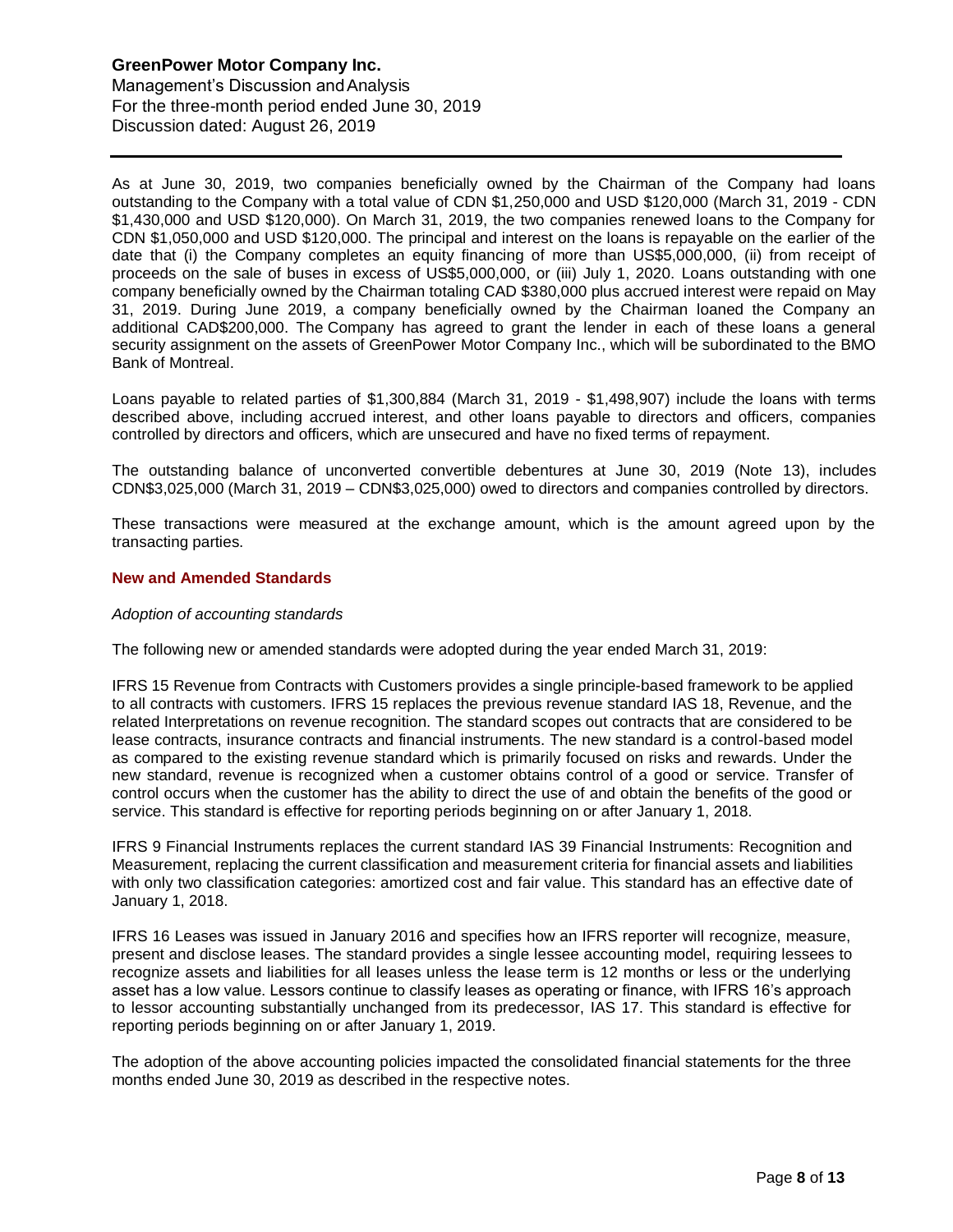## **GreenPower Motor Company Inc.**  Management's Discussion andAnalysis For the three-month period ended June 30, 2019

Discussion dated: August 26, 2019

#### *Future accounting pronouncements*

Certain new accounting standards and interpretations have been published by the IASB or the IFRS Interpretations Committee that are not mandatory for the June 30, 2019 reporting period.

The Company has reviewed new and revised accounting pronouncements that have been issued but are not yet effective. The Company has not early adopted any of these standards and is currently evaluating the impact, if any, that these standards might have on its consolidated financial statements.

#### **Critical Accounting Estimates**

Significant assumptions about the future and other sources of estimation uncertainty that management has made at the end of the reporting period, that could result in a material adjustment to the carrying amountsof assets and liabilities, in the event that actual results differ from assumptions made, relate to, but are not limited to, the inputs used in the Black-Scholes option pricing model to measure stock-based compensation and warrants, determination of the liability portion of convertible debentures, determination of the useful life of equipment, net realizable value of inventory, provision for warranty expense, and the \$nil provision for income taxes. Critical estimates used in the preparation of these accounting statements include but are not limited to the following:

#### *Critical accounting judgments*

- i. the determination of the discount rate to use to discount the promissory note receivable,finance lease receivable and lease liabilities;
- ii. the determination of the functional currency of each entity within the consolidated Company;
- iii. the Company's ability to continue as a going concern;
- iv. The classification of leases as either financial leases or operating leases; and
- v. The identification of performance obligations in revenue contracts and the determination of when they are satisfied.

#### **Financial Instruments**

The Company's financial instruments consist of cash and restricted cash, accounts receivable, finance lease receivable, promissory note receivable, line of credit, accounts payable and accrued liabilities, note payable, loans payable to related parties, promissory note payable, convertible debentures and lease liabilities. As at June 30, 2019, the Company had working capital of \$2,775,679. The Company's continuing operations are dependent upon its ability to raise capital and generate cash flows from operations.

The Company has exposure to the following financial instrument related risks.

#### **Credit risk**

The Company's exposure to credit risk is on its cash, finance lease, and promissory note receivable. Cash consists of cash bank balances held in major financial institutions in Canada and the United States with a high credit quality and therefore the Company is exposed to minimal risk. The Company assesses the credit risk of its promissory note receivable counterparty and lease counterparty on an annual basis and believes it is exposed to minimal credit risk.

#### **Liquidity risk**

The Company tries to ensure that there is sufficient capital in order to meet short-term business requirements, after taking into account the Company's cash balances and available liquidity on the Company's \$5 million operating line of credit. The Company's cash is invested in bank accounts at major financial institutions in Canada and the United States and is available on demand. The Company will continue to rely on additional financings to further its operations and meet its capital requirements.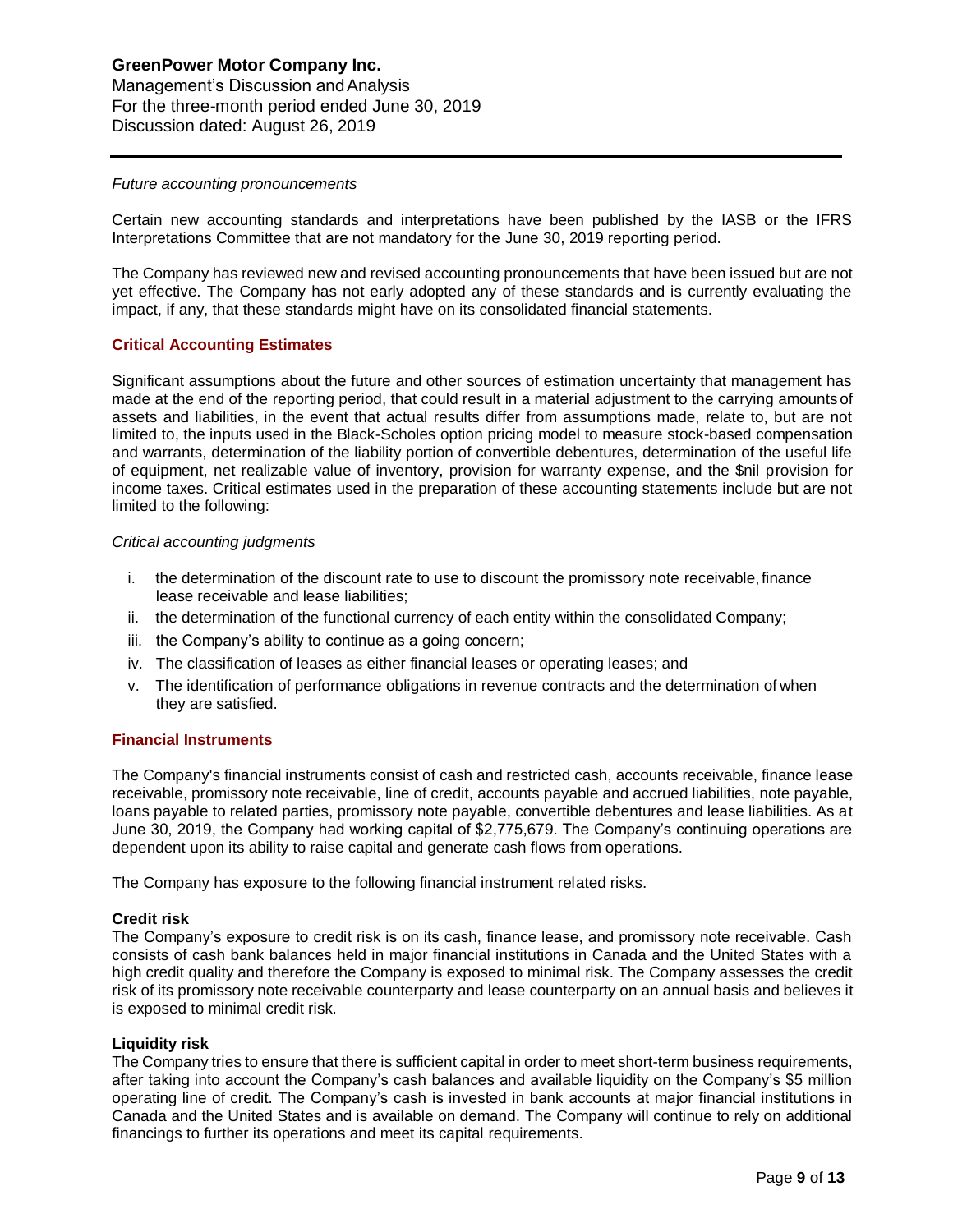Management's Discussion andAnalysis For the three-month period ended June 30, 2019 Discussion dated: August 26, 2019

### **Trade Tariffs**

The Company manufactures and imports key components from overseas that are subject to tariffs on importation into the United States, and for which the Company is currently paying tariffs. Recently announced tariff increases on goods imported from China will have a small increase in the cost of key components imported from China.

#### **Market risks**

Market risk is the risk of loss that may arise from changes in market factors such as interest rates and foreign exchange. The Company believes interest rate risk is not material.

The Company is exposed to foreign exchange risk as it conducts business in both the United States and Canada. Management monitors its foreign currency balances, but the Company does not engage in any hedging activities to reduce its foreign currency risk.

At June 30, 2019, the Company was exposed to currency risk through the following monetary assets and liabilities in CDN Dollars.

| Cash                                     | S  | 24.636      |
|------------------------------------------|----|-------------|
| Accounts Receivable                      |    | 341.554     |
| <b>Promissory Notes Receivable</b>       |    | 1.000.000   |
| Accounts Payable and Accrued Liabilities |    | (207,064)   |
| Loans Payable to Related Parties         |    | (1,250,000) |
| <b>Convertible Debentures</b>            |    | (5,646,000) |
| Note Payable                             | \$ | (380,000)   |

Based on the net exposure and assuming all other variables remain constant, a 10% change in the appreciation or depreciation of the Canadian dollar relative to the US dollar would result in a change of approximately \$490,000 to other comprehensive income/loss.

#### **Capital Management**

The capital structure of the Company consists of cash, operating line of credit, secured and unsecured promissory notes and convertible debentures and equity attributable to common shareholders, consisting of issued share capital and deficit. There was no change to the Company's approach to capital management during the year. The Company is not subject to externally imposed capital requirements.

#### **Outlook**

For the immediate future, the Company plans to:

- Complete production and delivery of EV Stars currently in various stages of production
- Deliver the remaining EV350 to the City of Porterville
- Deliver Synapse school buses to various customers
- Conduct the Altoona test
- Expand assembly and manufacturing capabilities in the Company's leased facility in Porterville, including "Complete Knock Down" assembly of an EV Star
- Uplist the Company's shares to Nasdaq
- Initiate the construction of the manufacturing facility in Porterville, California
- Further develop its sales and marketing, engineering and technical resources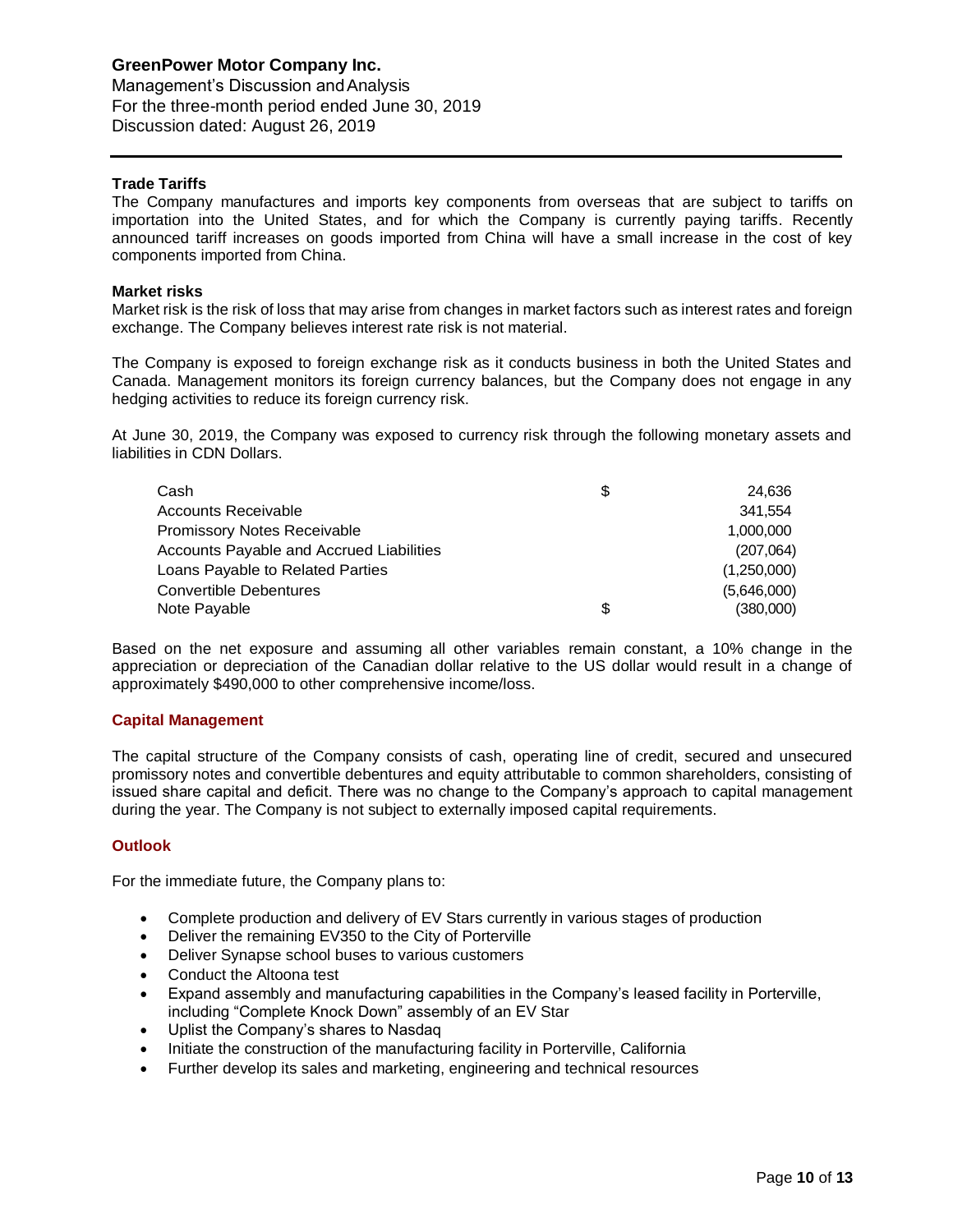### **GreenPower Motor Company Inc.**  Management's Discussion andAnalysis For the three-month period ended June 30, 2019 Discussion dated: August 26, 2019

### **Capitalization and Outstanding Security Data**

The total number of common shares issued and outstanding is 107,322,207 as of June 30, 2019. There are no preferred shares issued and outstanding.

An incentive stock option plan was established for the benefit of directors, officers, employees and consultants of the Company. As of June 30, 2019, there are 8,632,217 options granted and outstanding. The total number of common share warrants outstanding as of the same date is 28,615,568.

As at August 26, 2019, the company had 107,572,207 issued shares, 6,640,357 options outstanding, and 28,490,568 warrants outstanding.

#### **Disclosure of Internal Controls**

Management has established processes to provide them sufficient knowledge to support representations that theyhave exercised reasonable diligence that (i) the financial statements do not contain anyuntrue statement of material fact or omit to state a material fact required to be stated or that is necessary to

make a statement not misleading in light of the circumstances under which it is made, as of the date of and for the periods presented by the financial statements, and (ii) the financial statements fairly present in all material respects the financial condition, results of operations and cash flow of the Company, as of the date of and for the periods presented.

In contrast to the certificate required for non-venture issuers under National Instrument 52-109, Certification of Disclosure in Issuers' Annual and Interim Filings ("NI 52-109"), the Venture Issuer Basic Certificate does not include representations relating to the establishment and maintenance of disclosure controls and procedures ("DC&P") and internal control over financial reporting ("ICFR"), as defined in NI 52-109. In particular, the certifying officers filing this certificate are not making any representations relating to the establishment and maintenance of:

- i. controls and other procedures designed to provide reasonable assurance that information required to be disclosed by the issuer in its annual filings, interim filings or other reports filed or submitted under securities legislation is recorded, processed, summarized and reported within the time periods specified in securities legislation; and
- ii. a process to provide reasonable assurance regarding the reliability of financial reporting and the preparation of financial statements for external purposes in accordance with the issuer's GAAP (IFRS).

The issuer's certifying officers are responsible for ensuring that processes are in place to provide them with sufficient knowledge to support the representations they are making in the certificate. Investors should be aware that inherent limitations on the ability of certifying officers of a venture issuer to design and implement on a cost effective basis DC&P and ICFR as defined in NI 52-109 may result in additional risks to the quality, reliability, transparency and timeliness of interim and annual filings and other reports provided under securities legislation.

#### **Risk Factors**

Investing in the common shares of the Company involves risk. Prospective investors should carefully consider the risks described below, together with all of the other information included in this MD&A before making an investment decision. If any of the following risks actually occurs, the business, financial condition or results of operations of the Company could be harmed. In such an event, the trading price of the common shares could decline and prospective investors may lose part or all of their investment.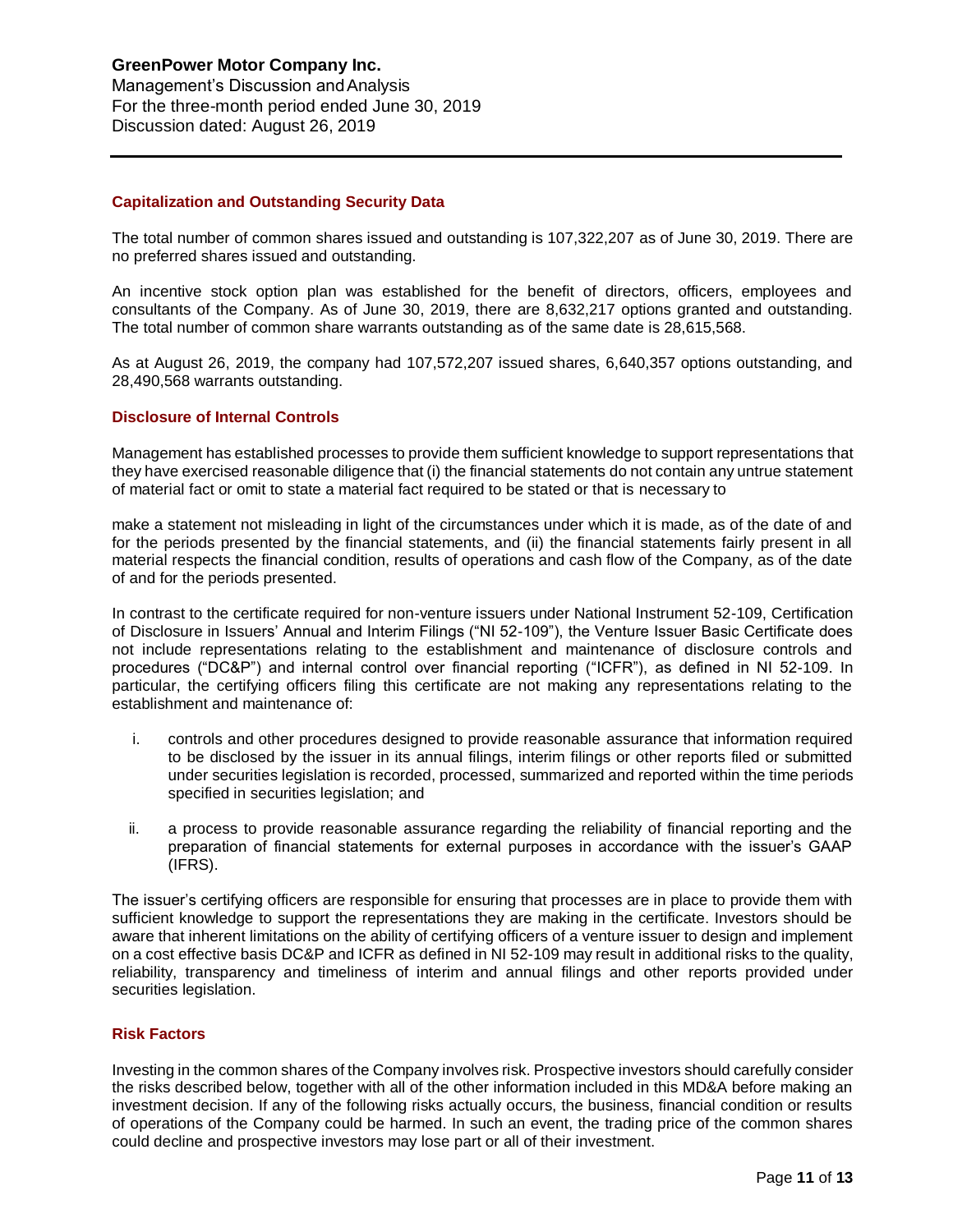Management's Discussion andAnalysis For the three-month period ended June 30, 2019 Discussion dated: August 26, 2019

#### No Operating History

The Company has not paid any dividends and may not produce earnings or pay dividends in the immediate or foreseeable future.

#### Reliance on Management

The Company is relying solely on the past business success of its directors and officers. The success of the Company is dependent upon the efforts and abilities of its directors, officers and employees. The loss of any of its directors, officers or employees could have a material adverse effect upon the business and prospects of the Company.

### Operational Risk

The Company is exposed to many types of operational risks that affect all companies. Operational risk is the risk of loss resulting from inadequate or failed internal processes, people and/or systems. Operational risk is present in all of the Company's business activities, and incorporates exposure relating to fiduciary breaches, product liability claims, product recalls, regulatory compliance failures, legal disputes, business disruption, technology failures, business integration, damage to physical assets, employee safety, dependence on suppliers, foreign exchange fluctuations, insurance coverage and rising insurance costs. Such risks also include the risk of misconduct, theft or fraud by employees or others, unauthorized transactions by employees, operational or human error or not having sufficient levels or quality of staffing resources to successfully achieve the Company's strategic or operational objectives.

As a result of the acquisition of land in Porterville described in the Investing Activities section, the Company is subject to the risks normally associated with the construction of a manufacturing facility, including, but not limited to, construction delays, natural disasters, labour disputes, cost overruns, insufficient financing and requirements for governmental permits or approvals.

The occurrence of an event caused by an operational risk that is material could have a material adverse effect on the Company's business, financial condition, liquidity and operating results.

#### Volatile Operating Results

Our orders with our customers generally require time-consuming customization and specification. We incur significant operating expenses when we are building a bus prior to sale or designing and testing a new bus. If there are delays in the sale of buses to customers, such delays may lead to significant fluctuations in results of operations from quarter to quarter, making it difficult to predict our financial performance on a quarterly basis.

#### Competition in the industry

The Company competes against a number of existing manufacturers of all-electric buses, traditional diesel buses and other buses with various models based on size, purpose or performance features. The Company competes in the non-diesel or alternative fuel segment of this market. There are existing competitors in the various market segments with the potential for future competitors.

#### Provision for Warranty Costs

The Company offers warranties on the transit, charter and school buses it sells. Management estimates the related provision for future warranty claims based on historical warranty claim information as well as recent trends that might suggest past cost information may differ from future claims. Factors that could impact the estimated claim information include the success of the Company's productivity and quality initiatives as well as parts and labour costs. Actual warranty expense will differ from the provisions which are estimated by